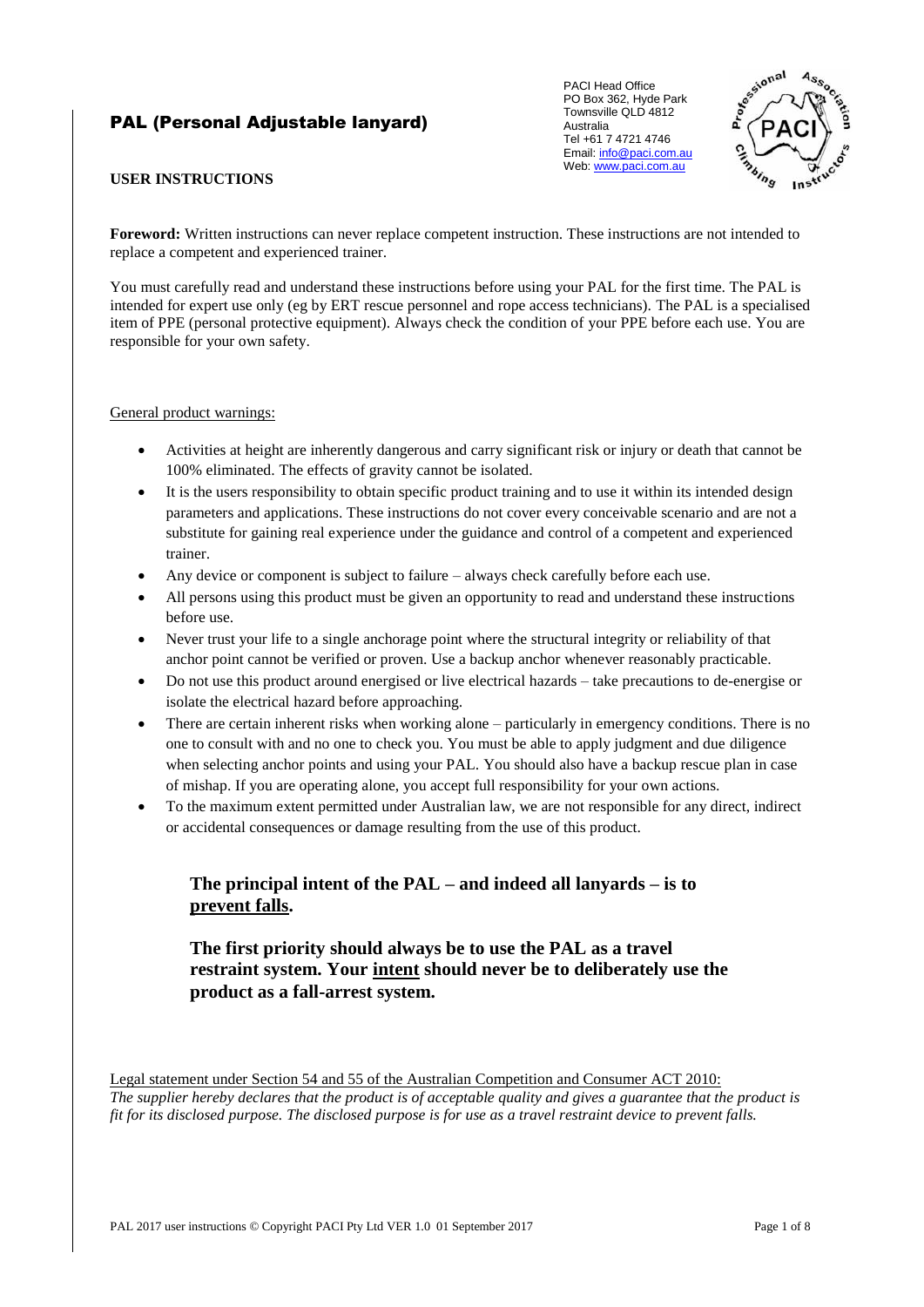## **PAL COMPONENTS:**

The PAL consists of an integrated assembly of high quality components. Each component is manufactured to conform to specific international and local standards.

European and American standards are recognised in Australia by way of international ISO agreements with Standards Australia including the World Trade organisation code of practice which requires member nations to remove technical barriers to trade.



- [ ] Individual component manufacturers ISO 9001 quality assured
- [ ] CE: Certified to European PPE directives

Individual manufacturers include: Rock Exotica USA and Beal France.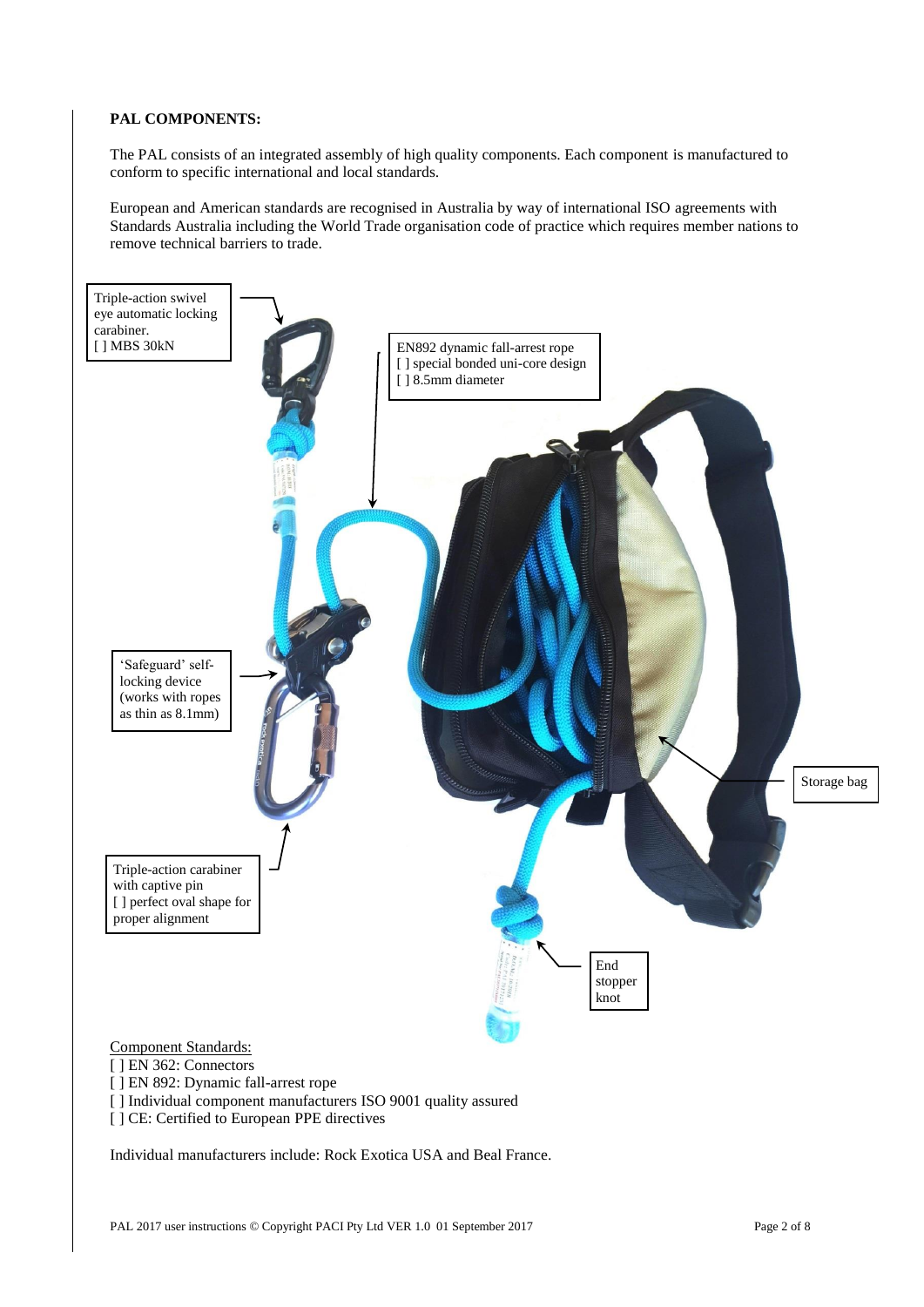### **FITTING / WEARING YOUR PAL**

It is recommended that users wear a rescue harness with certification for both *work positioning* and *fall-arrest* applications. The PAL is a fully self-contained lanyard system – all components fit conveniently inside one storage pouch. The PAL is worn on your hip, and the black 'safeguard device' is attached to the front of your harness (to an approved attachment point).



PAL 2017 user instructions © Copyright PACI Pty Ltd VER 1.0 01 September 2017 Page 3 of 8

(15kN or better).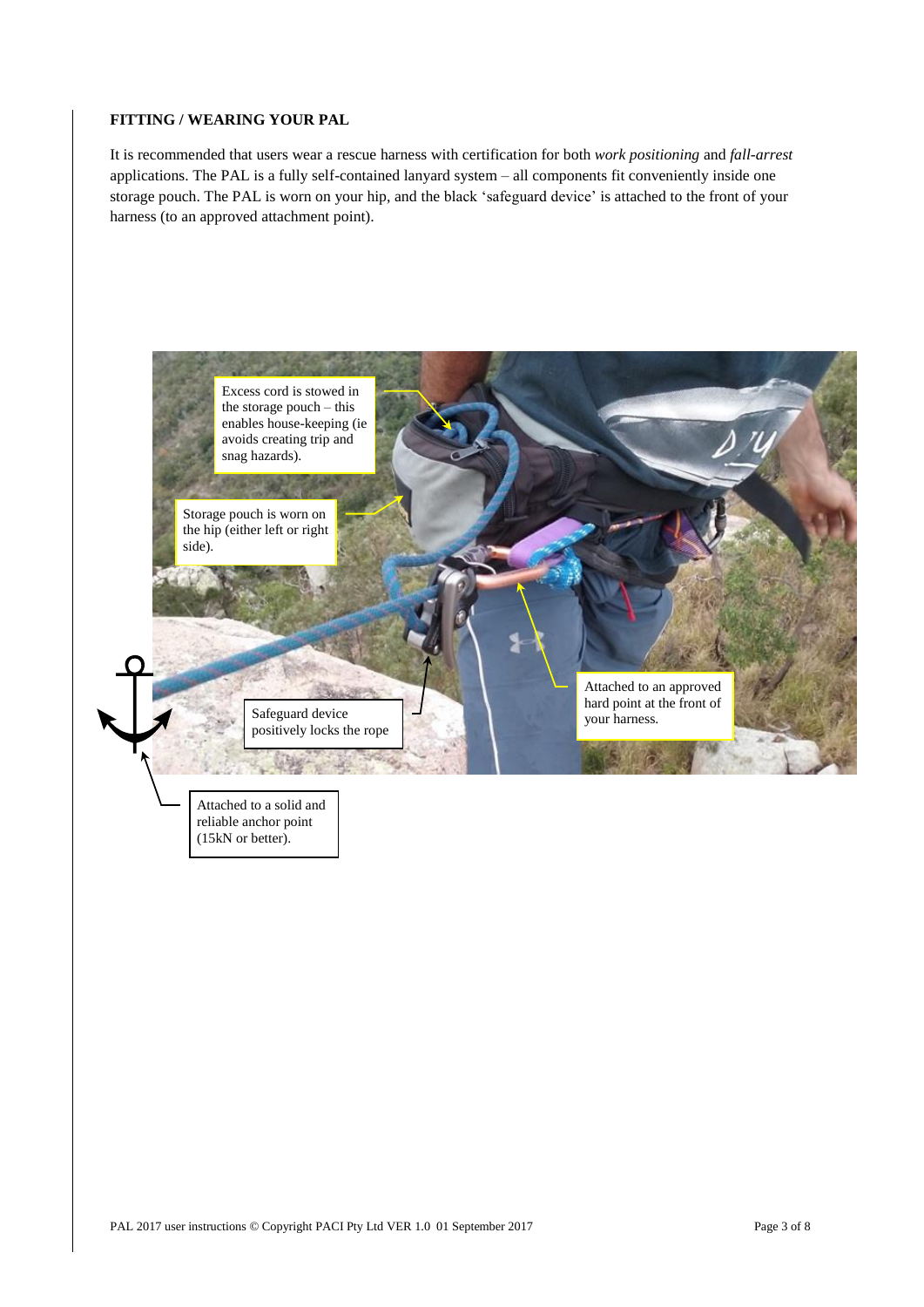#### **ANCHORAGE – General guidelines**

The PAL must be secured to a solid and reliable anchor. Australian standards specify 15kN for a single person anchorage. Within an emergency context, any solid anchorage can be used. For example, in natural outdoor environments (eg a cliff), a sturdy tree can be used. It is not possible to obtain an engineering rated breaking strength of every possible tree in the field under emergency conditions. The rescuer will need to apply his/her own judgment as to the reliability of a tree anchor.

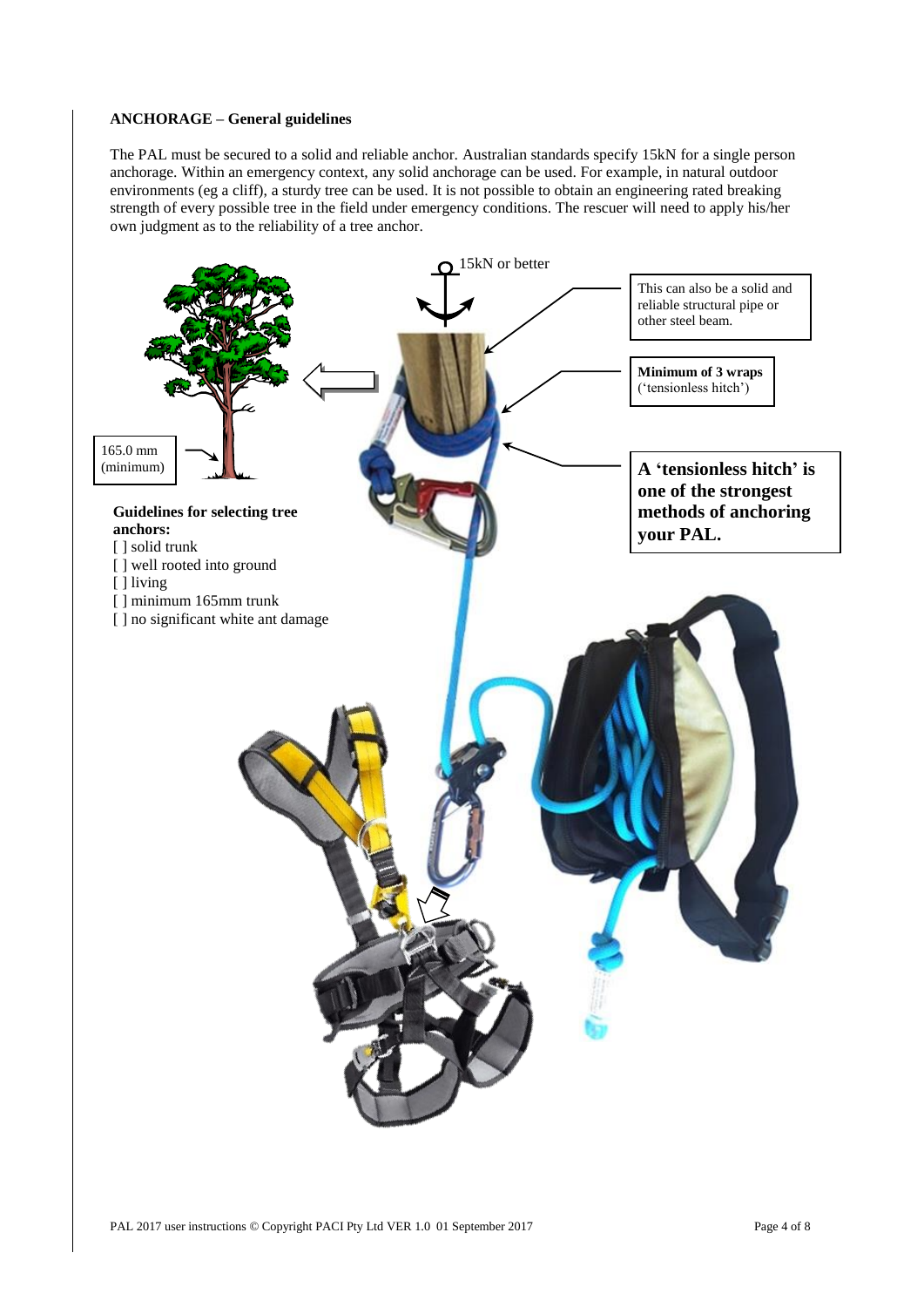### **ANCHORAGE – General warnings**

The following images provide general warnings and guidance. Rescue team members and rope access professionals must be able to tie a range of life support knots accurately and consistently. One very useful knot is 'ABoK #1053' (Butterfly). Knots must be practiced in a safe environment to the extent that operators are proficient in their use.

> **If for some reason you can't use a tensionless hitch, an alternative solution is to pass the rope and connector around a solid anchorage and then link back to a butterfly eye knot.**

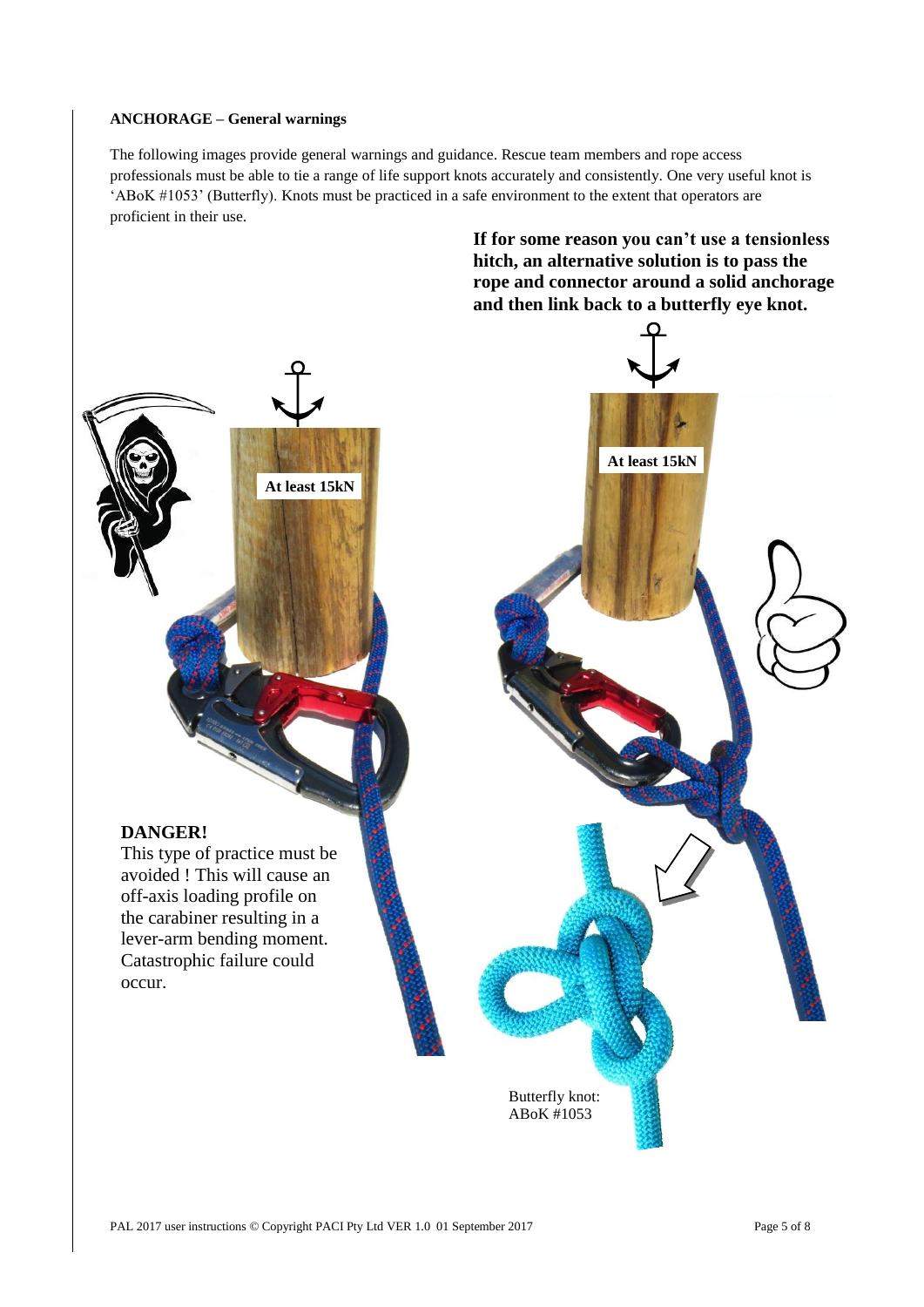#### **ALTERNATIVE ANCHORAGE TECHNIQUES ON CLIFFS / MOUNTAINS – Using removable protection devices (wired nuts)**

If a sturdy tree cannot be located, an alternative anchoring method is to insert wired 'nuts' into cracks in hard rock formations. This type of device is known and used by climbers and mountaineers and is termed 'removable protection'. A degree of skill is required to properly insert wired nut protection. NEVER rely on a single wired nut! Always apply the principle of 'no single point of failure'.



PAL 2017 user instructions © Copyright PACI Pty Ltd VER 1.0 01 September 2017 Page 6 of 8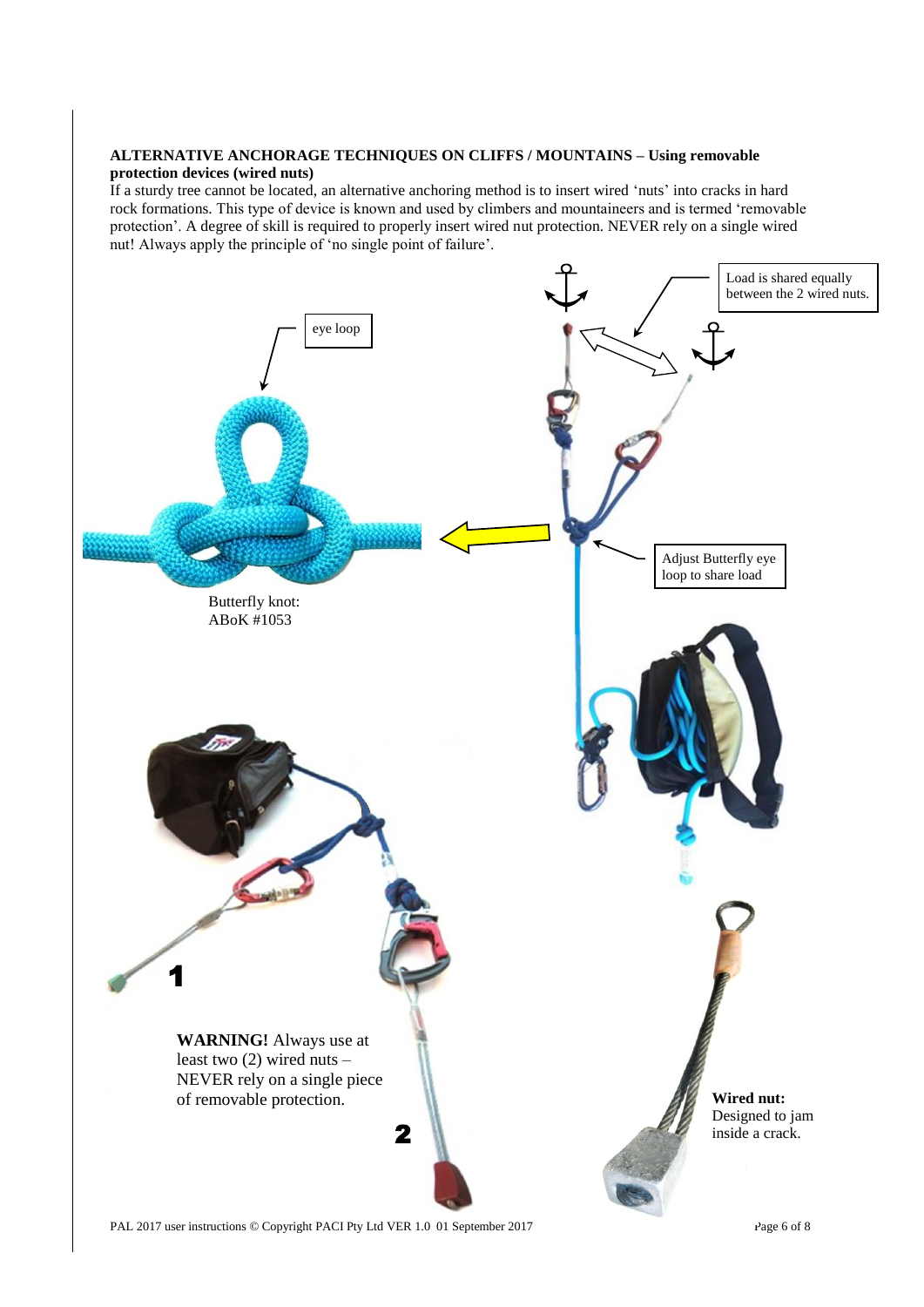# **THE ROPE IS DESIGNED TO ACT AS A SHOCK ABSORBER**

The rope is certified to the EN892 standard.

This standard requires the rope to be capable of sustaining at least 5 consecutive falls using an 80kg drop mass. Within the standard, each test fall is designed to reach 'factor 1.77'. The rope manufacturer sends a representative batch sample of rope to the testing authority. Testing is carried out in lab conditions according to the EN892 standard.

However, the EN892 standard does not include test falls over sharp edges. Any rope – no matter how well designed – will catastrophically fail if it is subjected to a fall over a **sharp edge**!